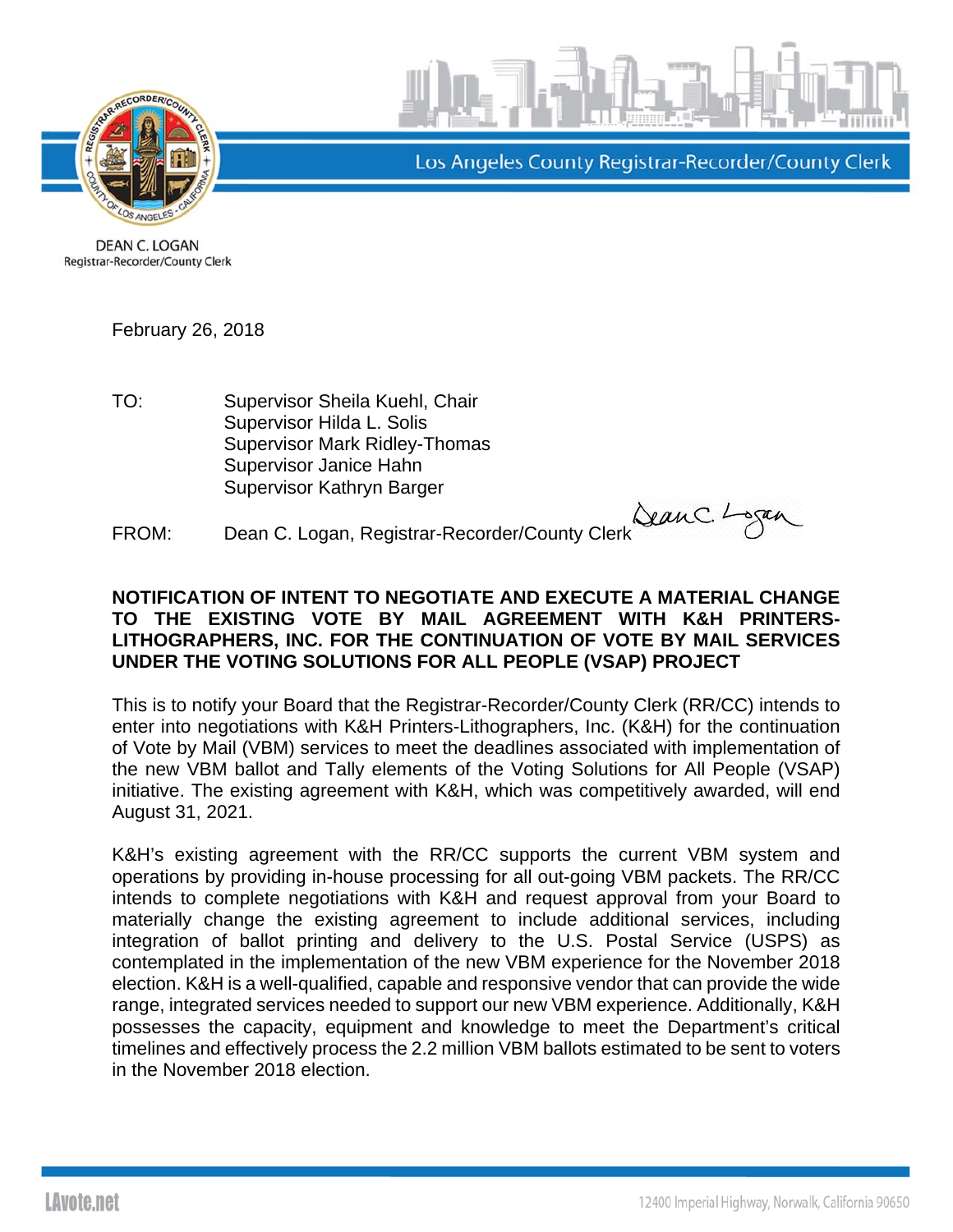## **Justification for Contracting with K&H**

The new VSAP VBM system requires ballot printing, material printing, data processing, mail insertion, delivery and mailing services. The new system is based on a mark sense paper ballot and new Tally solution that the Department is developing through VSAP. The new VBM ballot provides an improved voting experience for VBM voters. All the instructions, information and contests will now be found in one place, which makes voting simpler and more intuitive for the voter. Depending on the number of contests and candidates, ballots may include multiple pages, which increases complexity for printing and mailing. The Department has also updated and improved our generic VBM materials such as the envelopes, secrecy sleeves and "I Voted" stickers. K&H has extensive experience with providing integrated ballot printing and insertion services for counties utilizing a mark sense paper ballot. In addition, they have experience working with multicard ballots for large counties such as San Francisco, CA and King County, WA. Their operation prints ballots on a voter by voter basis, which provides a more efficient ballot sourcing strategy with greater quality assurance.

K&H is also the most experienced vendor for inserting and mailing services of VBM ballots. Under their current agreement, they handle insertion and mailing services for over 2 million voters in Los Angeles County. Their operation provides the accountability needed to ensure that every VBM package is produced and mailed with the correct ballot and materials.

The systems and operations used by K&H are transparent and provide opportunities for close project oversight by RR/CC staff. Our staff will monitor the production of VBM ballots on site and remotely through production management software. As part of our vetting process, we contacted and visited other jurisdictions who utilize K&H for integrated ballot printing and insertion services. The feedback we received was positive and provided additional assurance of K&H's ability to deliver the expanded services. In addition, our office has vetted the production capacity of K&H's operation and determined that they can handle the Department's volume.

Based on their extensive experience and the capability of their operation, K&H is the most qualified vendor to provide integrated ballot production and mailing services, consistent with the VSAP model, for Los Angeles County at this time.

This material change to the existing K&H agreement will ensure that the critical timelines associated with the successful deployment of the new VBM model in 2018 can occur. Future extension or expansion of these services will remain subject to competitive bidding.